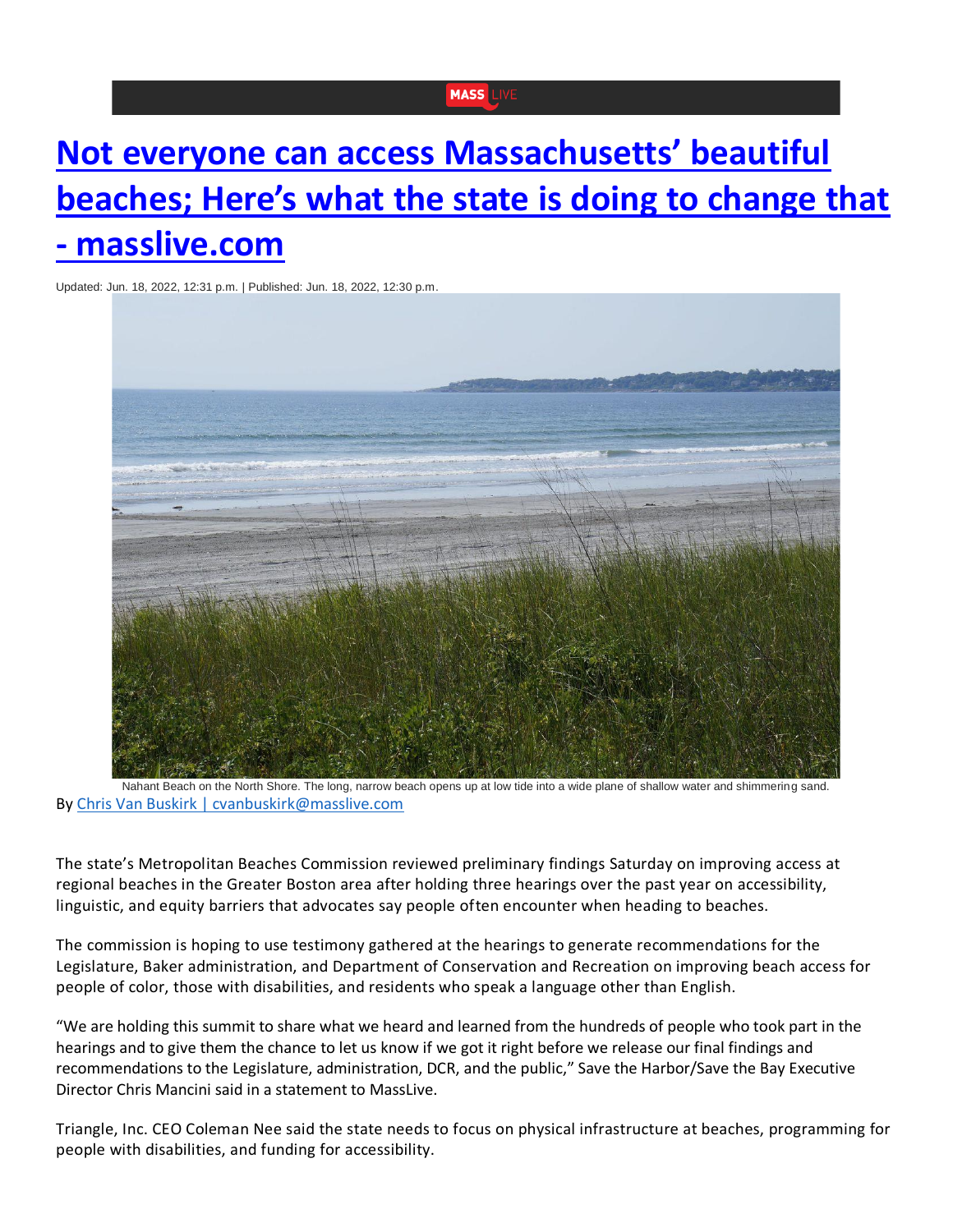"We've seen improvements, definitely, and the commission and Save the Harbor/Save the Bay are really focused on this, but we're not at the stage where we can rest on our laurels, that's for sure," Nee told MassLive. "There's no reason why someone should grow up in a community that borders a beautiful beach and have never spent their life accessing that beach or accessing that water if that's something that they always wanted to do but just felt like they couldn't."

The commission plans to hold a fourth hearing this summer to hear from youth and teens about their experiences with beach access. Commission hearings in May and [November 2021](https://nam12.safelinks.protection.outlook.com/?url=https%3A%2F%2Fstatehousenews.com%2Fnews%2F20212180&data=05%7C01%7Cksoulard%40triangle-inc.org%7Cd36716beaa6e4a503f4e08da539f7a71%7Caa164203ebd7416b8d0da5a59f395d3b%7C0%7C0%7C637914241658095594%7CUnknown%7CTWFpbGZsb3d8eyJWIjoiMC4wLjAwMDAiLCJQIjoiV2luMzIiLCJBTiI6Ik1haWwiLCJXVCI6Mn0%3D%7C3000%7C%7C%7C&sdata=m0BlfYbCG3EyX38ph8Zf355c%2Fcj7QKTM1xerJAsnKqQ%3D&reserved=0) focused on improving access to beaches for people of color and those with disabilities.

The commission and Save the Harbor/Save the Bay looked to mobility mats and beach wheelchairs to help people with physical disabilities access the beach. [Grants awarded by DCR and Save the Harbor/Save the Bay](https://nam12.safelinks.protection.outlook.com/?url=https%3A%2F%2Fwww.masslive.com%2Fentertainment%2F2022%2F06%2Ffree-beach-events-this-summer-beach-circuses-painting-classes-movie-nights-part-of-250000-grant-program-for-greater-boston-beaches.html&data=05%7C01%7Cksoulard%40triangle-inc.org%7Cd36716beaa6e4a503f4e08da539f7a71%7Caa164203ebd7416b8d0da5a59f395d3b%7C0%7C0%7C637914241658095594%7CUnknown%7CTWFpbGZsb3d8eyJWIjoiMC4wLjAwMDAiLCJQIjoiV2luMzIiLCJBTiI6Ik1haWwiLCJXVCI6Mn0%3D%7C3000%7C%7C%7C&sdata=pTVGqaoM%2FeB2WlxCkVBLyPE%2Fhi4f%2FpC%2BGCQy1xTpQx0%3D&reserved=0) also focused on organizations that promote accessibility and access for people of color.

Triangle, Inc. runs received grant funding to run programs for people with disabilities, including Beach:Ability, a day of activities at the beach with sand and floating wheelchairs.

Nee said recommendations to public officials should include a request for more funding for the Universal Access Program, a program run by DCR that helps provide outdoor recreation opportunities at state parks in Massachusetts, including some beaches, "for visitors of all abilities," according to the state.

"We'd love to see significant investments in not just the physical infrastructure of the beaches so that it becomes even more accessible for people, but equipment at each beach, and also significant investments in the Universal Access Program at DCR so that there's more programming for people," said Nee, who once served as secretary of veteran services under former Gov. Deval Patrick. "Disability is a wide swath, you can't just paint everyone under the same brush."

The commission [held a hearing in February](https://nam12.safelinks.protection.outlook.com/?url=https%3A%2F%2Fstatehousenews.com%2Fnews%2F2022274&data=05%7C01%7Cksoulard%40triangle-inc.org%7Cd36716beaa6e4a503f4e08da539f7a71%7Caa164203ebd7416b8d0da5a59f395d3b%7C0%7C0%7C637914241658095594%7CUnknown%7CTWFpbGZsb3d8eyJWIjoiMC4wLjAwMDAiLCJQIjoiV2luMzIiLCJBTiI6Ik1haWwiLCJXVCI6Mn0%3D%7C3000%7C%7C%7C&sdata=ZLZmW0MBt%2BVd0v%2ByTU1COqkTzfGAd5ZJbTExd4TWPcA%3D&reserved=0) where advocates called for multilingual signage at beaches in the Greater Boston area in an effort to increase access to safety information for those who do not speak English.

Prior to the hearing, Save the Harbor/Save the Bay reviewed over 250 signs across beaches in Nahant, Lynn, Revere, Winthrop, East Boston, South Boston, Dorchester, Quincy, and Hull. Of those, only four were in languages other than English, according to the organization.

Advocates pitched DCR on placing QR codes on beach signs to allow people to access the information in multiple languages. Department of Conservation Commissioner Stephanie Cooper previously said new multi-language signs were a work in progress for "all metropolitan beaches."

"We are also looking at retrofitting other waterfront signage, the beach rules signs and no dogs and we are going to be using QR codes," Cooper said.

A spokesperson for DCR said the administration has added new signage at more than 18 state parks and metro beaches which include QR codes that provide translation into nine different languages including Spanish, Vietnamese, Brazilian Portuguese, Haitian Creole, Chinese, Arabic, Cape Verdean Creole, Mandarin, and Russian

"The Baker-Polito Administration has taken a proactive approach to making swimming locations safer places for children, families, and others to experience," the spokesperson said in a statement to MassLive.

Save the Harbor/Save the Bay [issued a water quality flagging report card](https://nam12.safelinks.protection.outlook.com/?url=https%3A%2F%2Fwww.masslive.com%2Fboston%2F2022%2F05%2Fis-the-water-at-your-beach-safe-new-report-card-finds-issues-with-protocols-used-for-water-quality-flags-at-boston-harbor-beaches.html&data=05%7C01%7Cksoulard%40triangle-inc.org%7Cd36716beaa6e4a503f4e08da539f7a71%7Caa164203ebd7416b8d0da5a59f395d3b%7C0%7C0%7C637914241658095594%7CUnknown%7CTWFpbGZsb3d8eyJWIjoiMC4wLjAwMDAiLCJQIjoiV2luMzIiLCJBTiI6Ik1haWwiLCJXVCI6Mn0%3D%7C3000%7C%7C%7C&sdata=JCO0xP7oEj5vOoIWenMotdUKUMBmynR%2BqVgS2D4jK20%3D&reserved=0) last month that pointed to accuracy issues with the protocols the state uses to tell beachgoers whether water is safe to swim in.

A Department of Public Health spokesperson previously told MassLive that the state maintains ["a near real](https://nam12.safelinks.protection.outlook.com/?url=https%3A%2F%2Fwww.mass.gov%2Fbeach-water-quality&data=05%7C01%7Cksoulard%40triangle-inc.org%7Cd36716beaa6e4a503f4e08da539f7a71%7Caa164203ebd7416b8d0da5a59f395d3b%7C0%7C0%7C637914241658095594%7CUnknown%7CTWFpbGZsb3d8eyJWIjoiMC4wLjAwMDAiLCJQIjoiV2luMzIiLCJBTiI6Ik1haWwiLCJXVCI6Mn0%3D%7C3000%7C%7C%7C&sdata=i%2F2KHNtrkUf1uGrUzjPT5BwcNAO%2Fp689prdTmultvhE%3D&reserved=0)-time" [public website](https://nam12.safelinks.protection.outlook.com/?url=https%3A%2F%2Fwww.mass.gov%2Fbeach-water-quality&data=05%7C01%7Cksoulard%40triangle-inc.org%7Cd36716beaa6e4a503f4e08da539f7a71%7Caa164203ebd7416b8d0da5a59f395d3b%7C0%7C0%7C637914241658095594%7CUnknown%7CTWFpbGZsb3d8eyJWIjoiMC4wLjAwMDAiLCJQIjoiV2luMzIiLCJBTiI6Ik1haWwiLCJXVCI6Mn0%3D%7C3000%7C%7C%7C&sdata=i%2F2KHNtrkUf1uGrUzjPT5BwcNAO%2Fp689prdTmultvhE%3D&reserved=0) that displays marine water quality testing results.